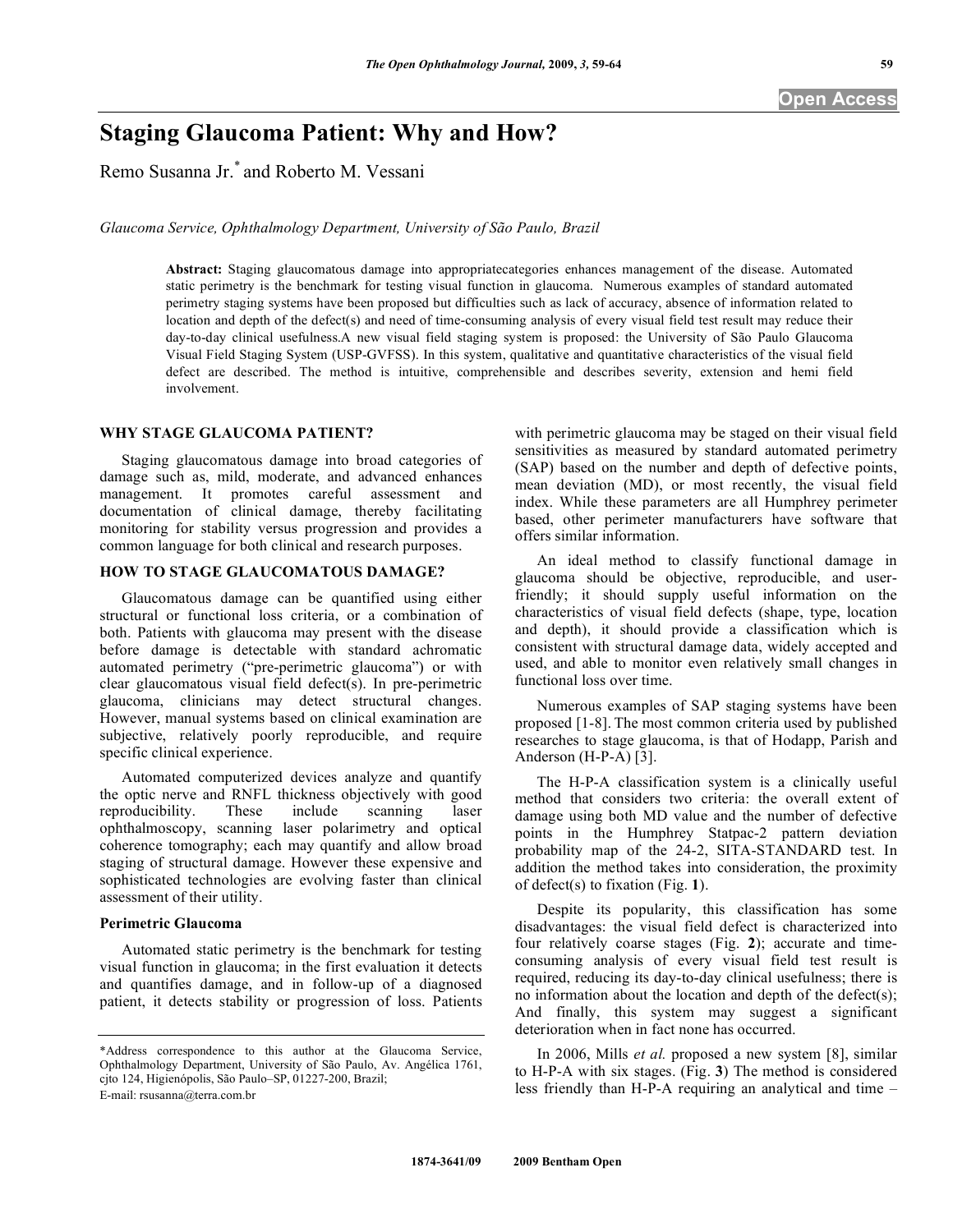Minimum criteria for diagnosing acquired glaucomatous damage

A Glaucoma Hemifield Test outside normal limits on at least two fields; OR

A cluster of three or more non-edge points in a location typical for glaucoma, all of which are depressed on the pattern deviation plot at a  $p < 5\%$  level and one of which is depressed at a  $p < 1\%$  level on two consecutive fields; OR A corrected pattern standard deviation that occurs in less than 5% of normal fields on two consecutive fields Classification of defects

Early defect:

- O MD less than -6 dB
- O Less than 25% of the points (18) are depressed below the 5% level and less than 10 points are depressed below the 1% level on the pattern deviation plot
- $\bullet$  All point in the central 5 $\degree$  must have a sensitivity of at least 15 dB

Moderate defect:

- O MD less than -12 dB
- O Less than 50% of the points (37) are depressed below the 5% level and less than 20 points are depressed below the 1% level on the pattern deviation plot,
- $\bullet$  No points in the central 5 $\degree$  can have a sensitivity of 0 dB
- O Only one hemifield may have a point with sensitivity of  $\leq$  15 dB within 5° of fixation

Severe defect (any of the following results):

- O MD greater than -12 dB
- O More than 50% of the points (37) are depressed below the 5% level or more than 20 points are depressed below the 1% level on the pattern deviation plot
- $\bullet$  At least one point in the central 5 $\degree$  has a sensitivity of 0 dB
- $\bullet$  Points within the central 5° with sensitivity <15 dB in both hemifields

Fig. (1). Hoddap -Parrish -Anderson criteria.





Fig. (2). All visual field defects above are classified as severe by H-P-A classification (at least one point in the central 5 degrees has a sensitivity of 0 dB); however they have different aspects and probably different prognosis.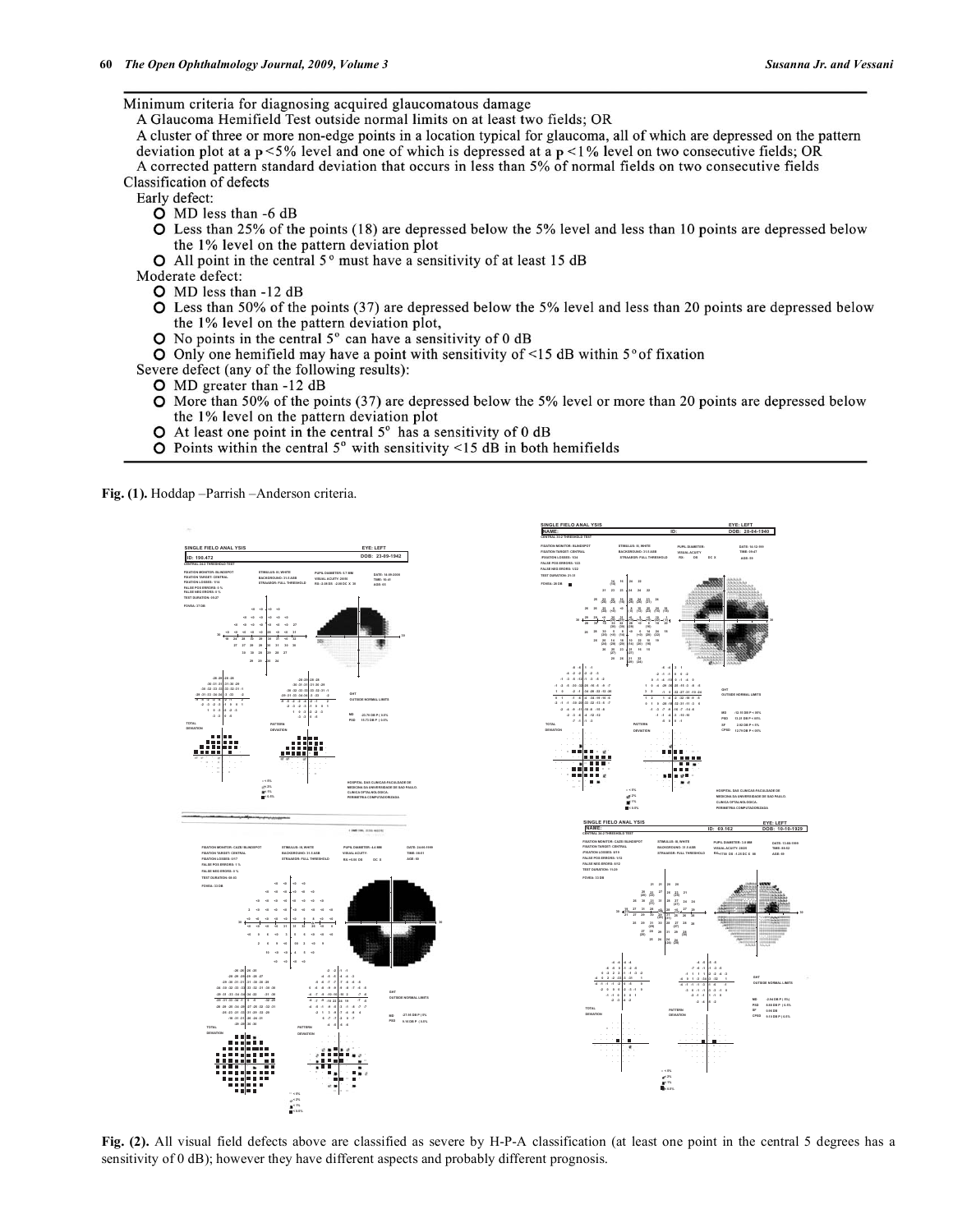| <b>Stage</b>                                        | Humphrey<br>Mean<br>Deviation<br>(dB)    | Probability<br>Plot/Pattern<br>Deviation                                           | dB Plot<br>$(Stages 2-4)$<br>or CPSD/PSD<br>(Stage 1)                                                                                                 | dB Plot (Stages 2-4)<br>or Glaucoma<br>Hemifield Test<br>$(GHT)$ (Stage 1)                                    |
|-----------------------------------------------------|------------------------------------------|------------------------------------------------------------------------------------|-------------------------------------------------------------------------------------------------------------------------------------------------------|---------------------------------------------------------------------------------------------------------------|
| Stage 0-Ocular<br>hypertension/earliest<br>glaucoma | > 0.00                                   |                                                                                    | Does not meet<br>any criteria for<br>Stage 1                                                                                                          |                                                                                                               |
| Stage 1-Early<br>glaucoma                           | $-0.01$ to $-6.00$                       | $>$ 3 contiguous<br>points at $P < 0.05$<br>and $> 1$ of the<br>points at $P < 01$ | CPSD/PSD significant<br>(P < .05)                                                                                                                     | GHT "outside normal"<br>limits"                                                                               |
| Stage 2-Moderate<br>glaucoma                        | $-6.01$ to<br>$-12.00$ And $\Rightarrow$ | Points below 5%:<br>19-36 and points<br>below $1\%$ :<br>12-18 Or $\Rightarrow$    | $> 1$ point(s)<br>with sensitivity of<br>$<$ 15 dB and no point<br>with sensitivity of<br>$< 0$ dB within the<br>central $5^{\circ}$ Or $\Rightarrow$ | 1 or 2 points<br>with sensitivity $<$ 15 dB<br>within $5^{\circ}$ of fixation<br>in only 1 hemifield          |
| Stage 3-Advanced<br>glaucoma                        | $-12.01$ to $-20.00$ Points below 5%:    | 37-55 and points<br>below $1\%$ : 19-36                                            | Only 1 point with<br>sensitivity of $< 0$ dB<br>within the central 5 <sup>°</sup>                                                                     | At leasl 1 point<br>with sensitivity of<br>$<$ 15 dB within the central<br>$5^\circ$ in both hemifields       |
| Stage 4 Severe<br>glaucoma                          | $-20.01$ or worse                        | Points below<br>5%: 56-74 and<br>points below<br>$1\%$ : 37-74                     | 2 to 4 points<br>with sensitivity of<br>$< 0$ dB within<br>the central 5 <sup>°</sup>                                                                 | At least 2 points with<br>sensitivity of $< 15$ dB<br>within the central 5 <sup>°</sup><br>in both hemifields |
| Stage 5-End-stage                                   | No visual<br>field in<br>worst eye       | No visual<br>field attributable<br>to central<br>scotoma Or $\Rightarrow$          | Worst eye visual<br>acuity of 20/200 or<br>worse attributable<br>to glaucoma                                                                          | Best eye may fall<br>into any of above stages                                                                 |

**Fig. (3).** Staging system proposed by Mills *et al*. [8].

The AGIS score ranges from  $0$  to  $20$ , and it is obtained as follows:

A cluster of three or more adjacent depressed test locations among the six test sites in the nasal field constitutes a nasal defect. The cluster may cross the horizontal midline.

One or more depressed test locations in the nasal field, either above or below the horizontal midline, in the absence of depression of any of the three test locations on the opposite side of the horizontal midline, constitutes a nasal step.

A cluster of three or more depressed sites in a hemifield constitutes a *hemifield defect*. more than one cluster of depressed sites may occur in a hemifield.

Points are awarded to the score as follows:

- For a nasal defect or nasal step, add one to the score, and if four or more of the six nasal test locations are depressed 12 dB or more, add one more to the score.
- In each hemifield with one or more clusters of three or more adjacent depressed test locations (hemifield defects), add one to the score if there are 3 to 5 depressed test sites in the clusters; add two if there are 6 to 12; add three if there are  $13$  to  $20$ ; and add four if there are more than  $20$ .
- If half or more of the adjacent defective locations in a hemifield are depressed 28 dB or more, add five to the score; if half or more are depressed 24 dB or more, add four; if half or more are depressed 20 dB or more, add three; if half or more are depressed 16 dB or more, add two; or if half or more are depressed 12 dB or more, add one. This series of steps may add as much as five to the score for each hemifield containing a deep defect.
- If a hemifield lacks a cluster of three adjacent depressed test sites, but contains at least two adjacent depressed sites of which one is depressed 12 dB or more, add one to the score.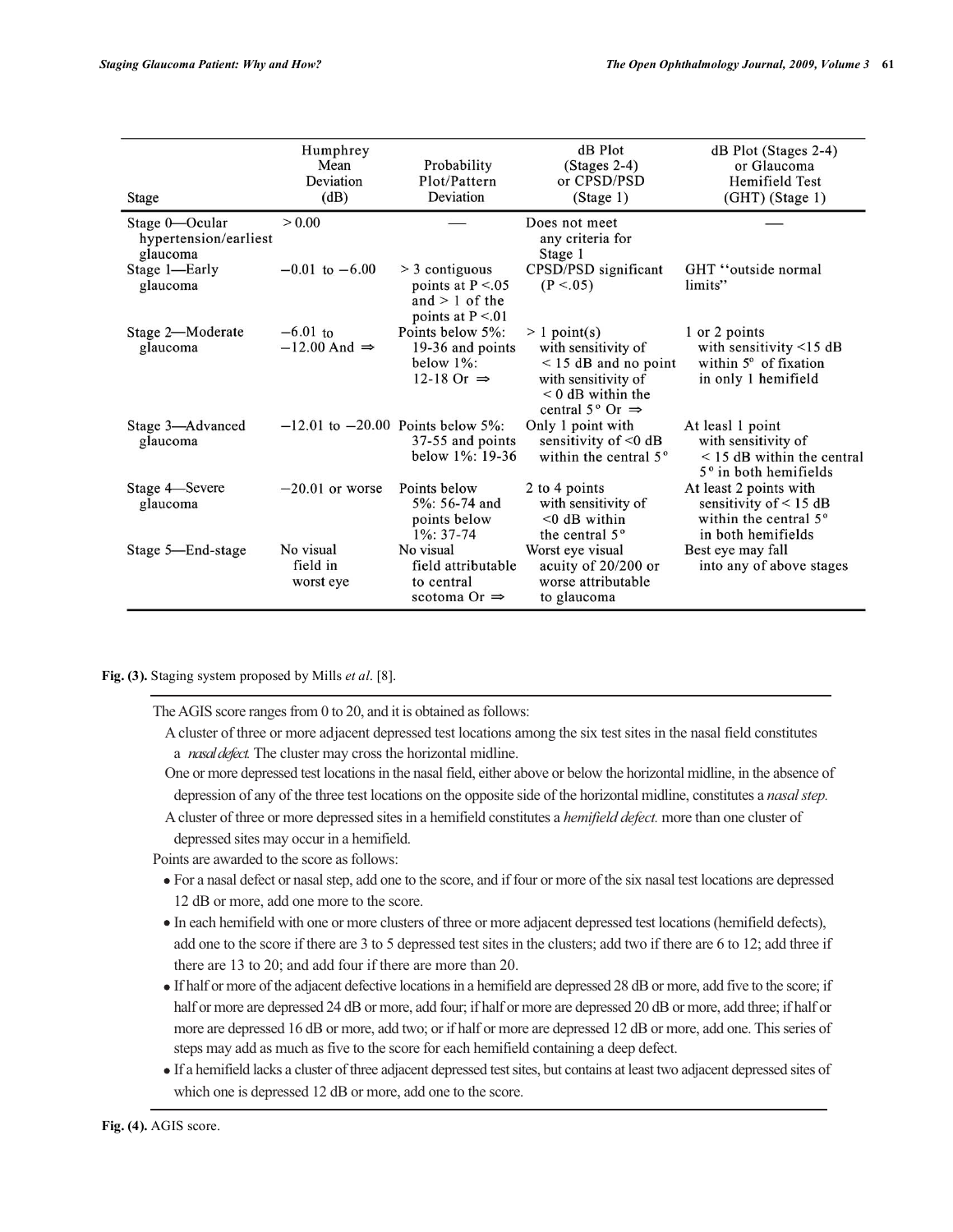consuming assessment of several visual fields; this is even less helpful for day-to-day clinical use.

 A more continuous staging system suggested by the Advanced Glaucoma Intervention Study (AGIS) [4], subdivided patients' visual fields into 20 stages, in order to maximize the likelihood of detecting a patient who became worse (Fig. **4**). As it requires a computer program to simplify the calculation of the score, this too is impractical for routine clinical use. The score is obtained from the total deviation plot of Humphrey Visual Field Statpac2. A point is considered defective when a minimal amount of sensitivity depression is reached.

 Similar to the AGIS score, in the Collaborative Initial Glaucoma Treatment Study (CIGTS) visual field score, a weight was given based on minimum depth of the defect at any given point in addition to its two most defective neighboring points in the total deviation probability plot of the Humphrey 24-2 threshold test. The score obtained from the 52 points in the field are summed, divided by 10.4 and transformed in a numerical scale.

 H-P-A, AGIS and CIGTS visual field staging systems are accurate for localized defects, but they fail to account for subtle diffuse sensitivity depression, which sometimes may be due to early glaucomatous damage.

 Other methods such as Brusini's Glaucoma Staging System are based on SAP Indices.<sup>6</sup> Brusini and co-workers used VF indices to obtain information not only related to the severity of the defects, but also about the type of damage. The method is useful to stage the damage severity, to separate the different components of VF loss (generalized, localized and mixed) and to monitor progression over time. The lines that separate the different stages were mathematically determined and the system is comparable with H-P-A and AGIS methods (Fig. **5**).

 One downside of this method is that it is strictly based on 2 global indices, and thus can be affected by artifacts and short-term fluctuation. In addition, it does not provide information about location, shape and morphology of visual field defects; therefore very different defects may be classified as similar.

## **A NEW GLAUCOMA VISUAL FIELD STAGING SYSTEM**

 The University of São Paulo Glaucoma Visual Field Staging System (USP-GVFSS) proposed by Susanna and Vessani [9] is a new system in which qualitative and quantitative characteristics of the visual field defect are described. The system is intuitive, comprehensible and describes severity, extension and hemi field involvement.

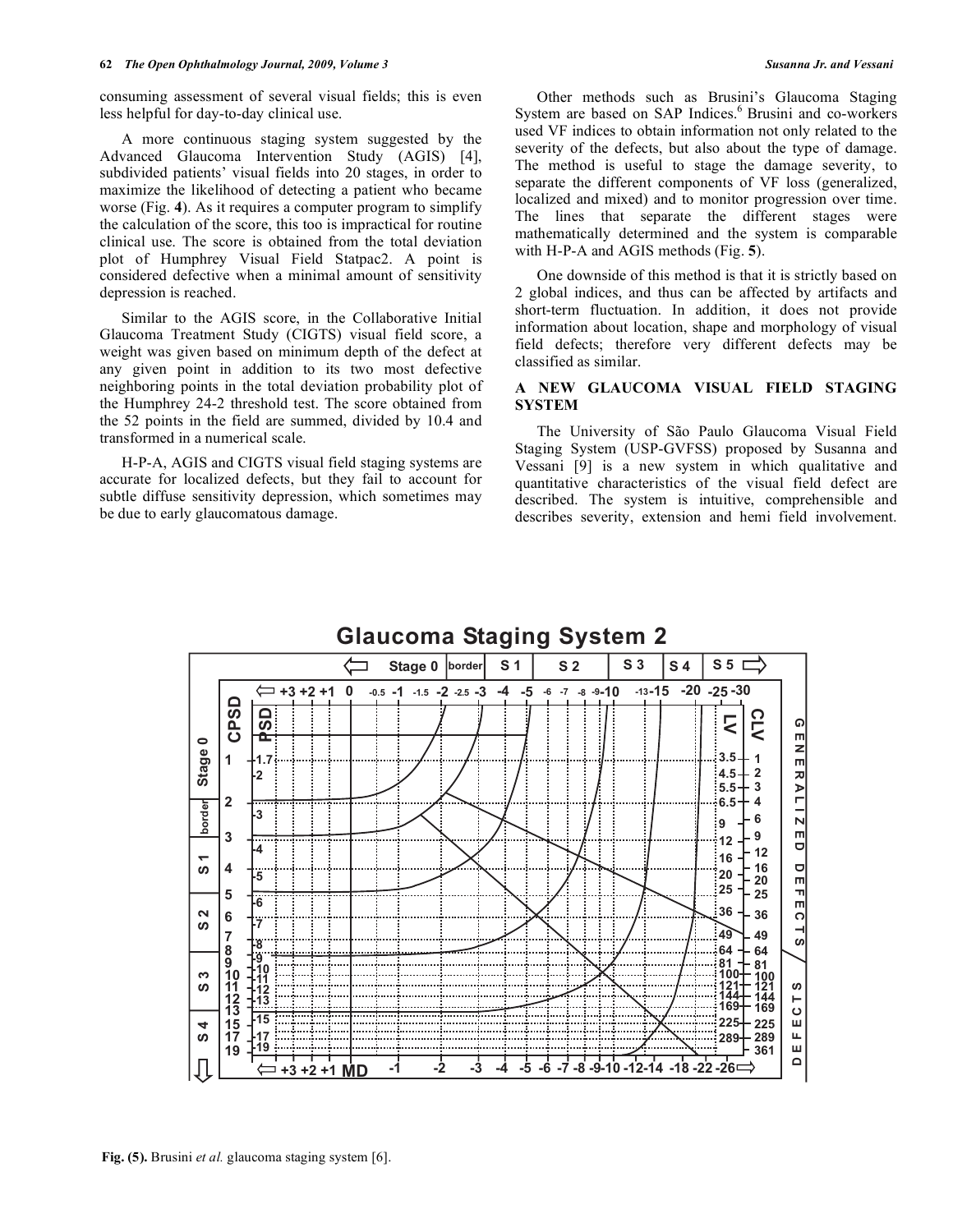

Fig. (6). Description of USP glaucomatous visual field staging system.



Fig. (7). (A) Extensive visual field defect involving superior hemifield (B) Paracentral visual field defect. Both defects are classified as severe by Hoddap Parish and Anderson criteria (any point within central 5° with sensitivity less than or equal to 0 dB). Using USP System visual field A would be described as S59/5/2B and visual field B as E91/5/1A, providing clear differentiation between them.